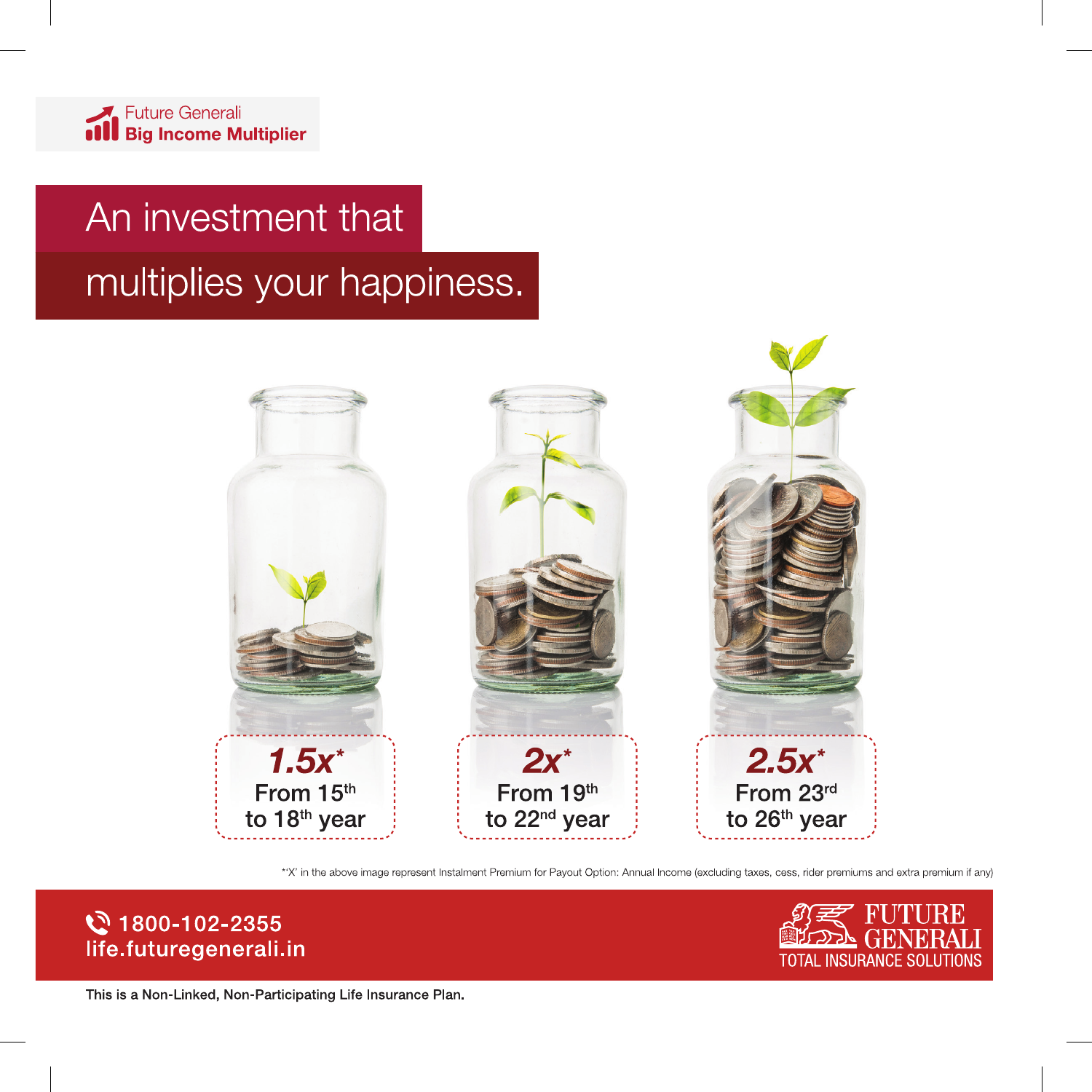As Indians we all excel at making the most of our resources and this is especially true when it comes to our hard earned money. Wouldn't it excite you to know that there is a financial solution which does just that and helps you generate twice the value for every rupee you save.

Presenting Future Generali Big Income Multiplier, a life insurance plan which guarantees Double Returns over the payout period. Here's how the plan works in a nutshell:





- **Unique product benefits** Get maturity payout over a period of 12 years Get a Total Maturity Benefit which is twice the total premiums paid under the life insurance plan over a period of 12 years.
	- Limited Premium payment Pay premiums only for 12 years and stay protected for 14 years.
	- Guaranteed income Get guaranteed income for 12 years after the end of policy term.
	- Flexibility in choosing your Life Insurance Plan option- Choose between i) Annual Income Option or ii) Monthly Income Option.
	- Tax Benefits Avail of tax benefit as per existing tax laws

**How does it work?** Step 1: Choose a payout option i) Annual Income Payout Option or ii) Monthly Income Payout Option to receive income as per your desired frequency.

**Step 2:** Choose the amount of premium you would like to pay under this life insurance plan

**Step 3:** Pay the desired premium amount for 12 years. The premium payment frequency will be annual for Annual Income Payout Option and monthly for Monthly Income Payout Option.

**Step 4:** Receive guaranteed income for 12 years after the end of policy term as per your life insurance plan option.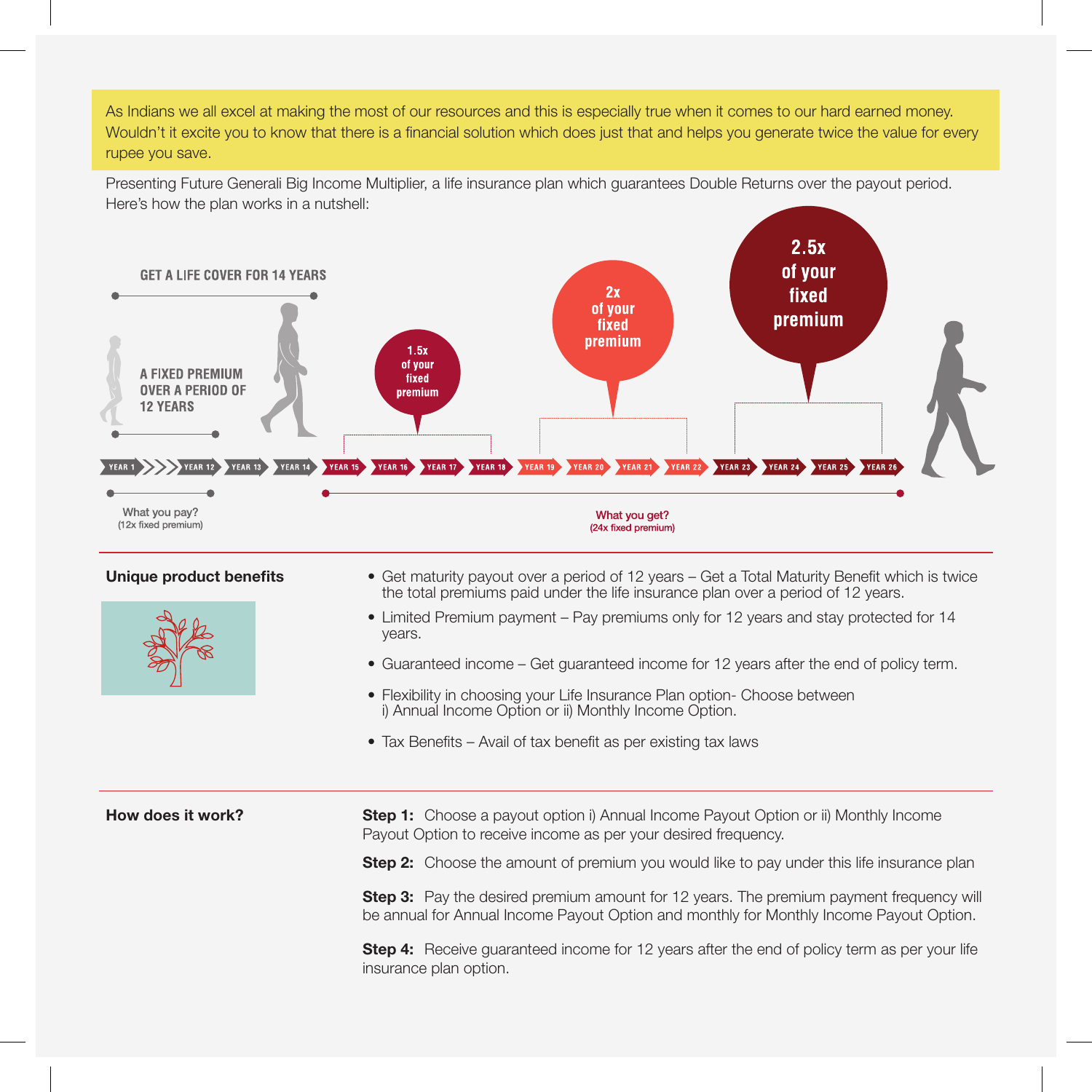| <b>Life Insurance Plan Summary</b> |                                                                                                                               |  |
|------------------------------------|-------------------------------------------------------------------------------------------------------------------------------|--|
| Parameter                          | Criterion                                                                                                                     |  |
| <b>Entry Age</b>                   | 4 years to 50 years (Age means your age as on your last birthday)                                                             |  |
| <b>Maturity Age</b>                | 18 years to 64 years                                                                                                          |  |
| Policy Term                        | Fixed Policy Term of 14 years                                                                                                 |  |
| Premium Payment Term               | Fixed Premium Payment Term of 12 years                                                                                        |  |
| Life Insurance Plan Options        | Payout Option: - Annual Income   Monthly Income                                                                               |  |
| <b>Premium Payment Frequency</b>   | Annual Income Payout Option: Annual mode   Monthly Income Payout Option: Monthly mode                                         |  |
| Minimum Instalment Premium         | Annual Income Payout Option: ₹18,000   Monthly Income Payout Option: ₹1,500                                                   |  |
| <b>Maturity Sum Assured</b>        | For Annual Income Payout Option: - 15.8782 X Annual Premium<br>For Monthly Income Payout Option: - 184.4113 X Monthly Premium |  |
| Payout Term                        | Payout term is 12 years after the end of policy term                                                                          |  |
|                                    |                                                                                                                               |  |

Note - For a minor Life Assured, the risk will commence immediately on the policy commencement date.

### What are your benefits? 1. Maturity Benefit

If you have paid all your premiums, you will receive the following benefits after your policy matures.

| <b>Your Benefits</b>         | <b>Payout Option: Annual Income</b>                                                                                                                                   | <b>Payout Option: Monthly Income</b>                                                                                                                                       |
|------------------------------|-----------------------------------------------------------------------------------------------------------------------------------------------------------------------|----------------------------------------------------------------------------------------------------------------------------------------------------------------------------|
| <b>Maturity Benefit</b>      | Provided the premium payment frequency<br>chosen is annual,                                                                                                           | Provided the premium payment frequency<br>chosen is monthly,                                                                                                               |
|                              | • 4 annual payouts of 1.5 times the annual<br>premium shall be payable each year for four<br>years starting from the end of 1st year after<br>the end of policy term. | • 48 monthly payouts of 1.5 times the monthly<br>premium shall be payable each year for 48<br>months starting from the end of 13th month<br>after the end of policy term.  |
|                              | • 4 annual payouts of 2 times the annual<br>premium shall be payable each year for four<br>years starting from the end of 5th year after<br>the end of policy term.   | • 48 monthly payouts of 2 times the monthly<br>premium shall be payable each year for 48<br>months starting from the end of 61st month<br>after the end of policy term.    |
|                              | • 4 annual payouts of 2.5 times the annual<br>premium shall be payable each year for four<br>years starting from the end of 9th year after<br>the end of policy term. | • 48 monthly payouts of 2.5 times the monthly<br>premium shall be payable each year for 48<br>months starting from the end of 109th month<br>after the end of policy term. |
| <b>Total Benefit Payable</b> | 2 times of Total Premium paid under the policy                                                                                                                        | 2 times of Total Premium paid under the policy                                                                                                                             |

You may take your Maturity Benefit as lump sum at the Maturity Date by selecting the said option at the inception of the policy. The lump sum Maturity Benefit is equal to the Maturity Sum Assured i.e. lump sum maturity benefit is equal to 15.8782 times annual premium in case of Annual income pay out option and is equal to 184.4113 times monthly premium in case of monthly income pay out option.

Note: The Annual Premium and Monthly Premium mentioned in the table above is excluding taxes, rider premiums, extra premium and cess, if any.

'Payout period' means the period over which the payouts under Maturity Benefit are payable.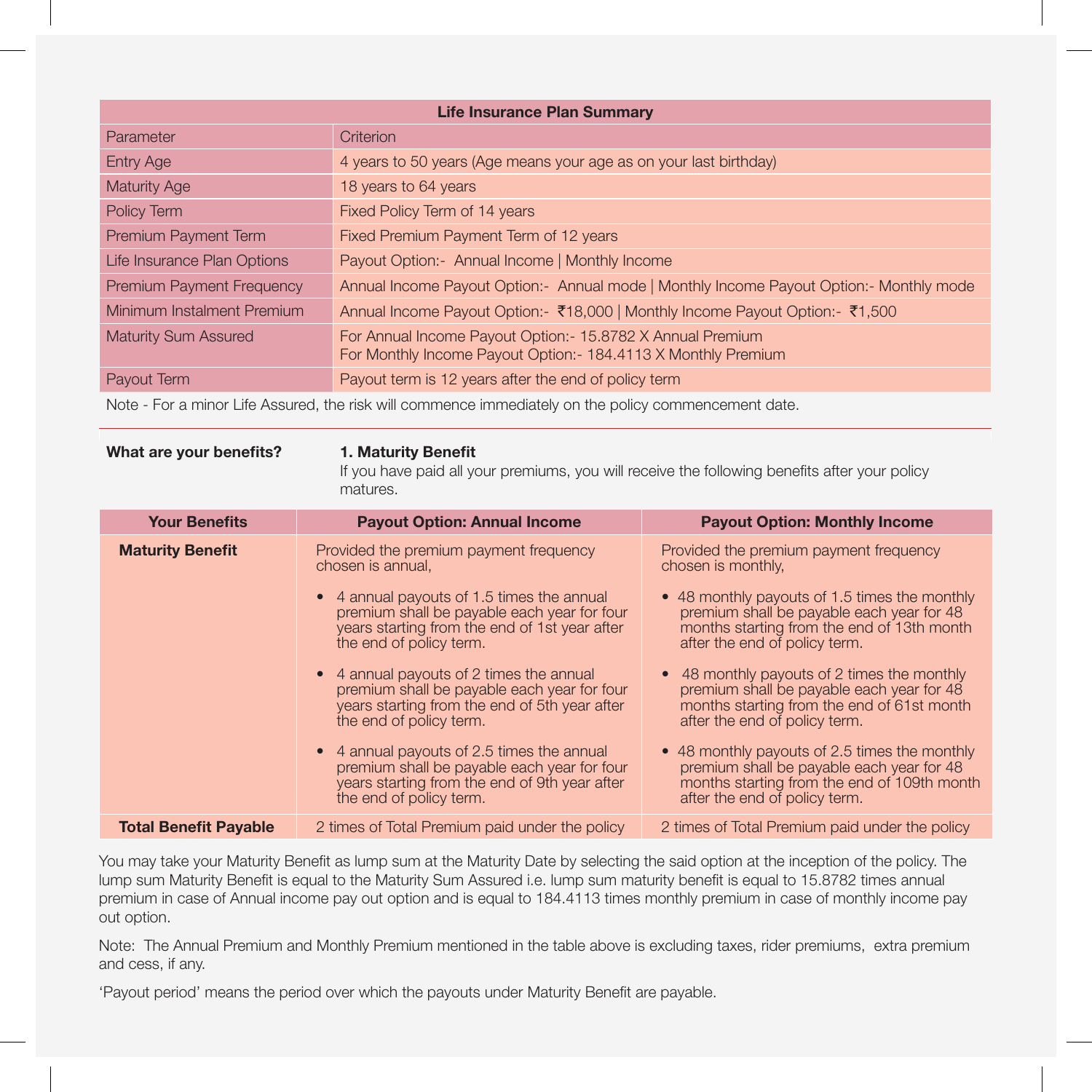### Let's understand the Life Insurance Plan with the help of an example:

Krish is 30 years old and has purchased Future Generali Big Income Multiplier with an 'Annual Income Payout Option'. He pays 20,000 as annual premium (excluding taxes, rider premiums, extra premiums and cess) for a premium payment term of 12 years. He will receive 4,80,000 over a period of 12 years after the end of policy term i.e. 14 years. Let us explain how?

• Krish will receive 4 annual payouts of 30,000 each year for four years starting from the end of 1st year after the end of policy term.

• He will receive 4 annual payouts of 40,000 each year for four years starting from the end of 5th year after the end of policy term.

• He will receive 4 annual payouts of 50,000 each year for four years starting from the end of 9th year after the end of policy term.

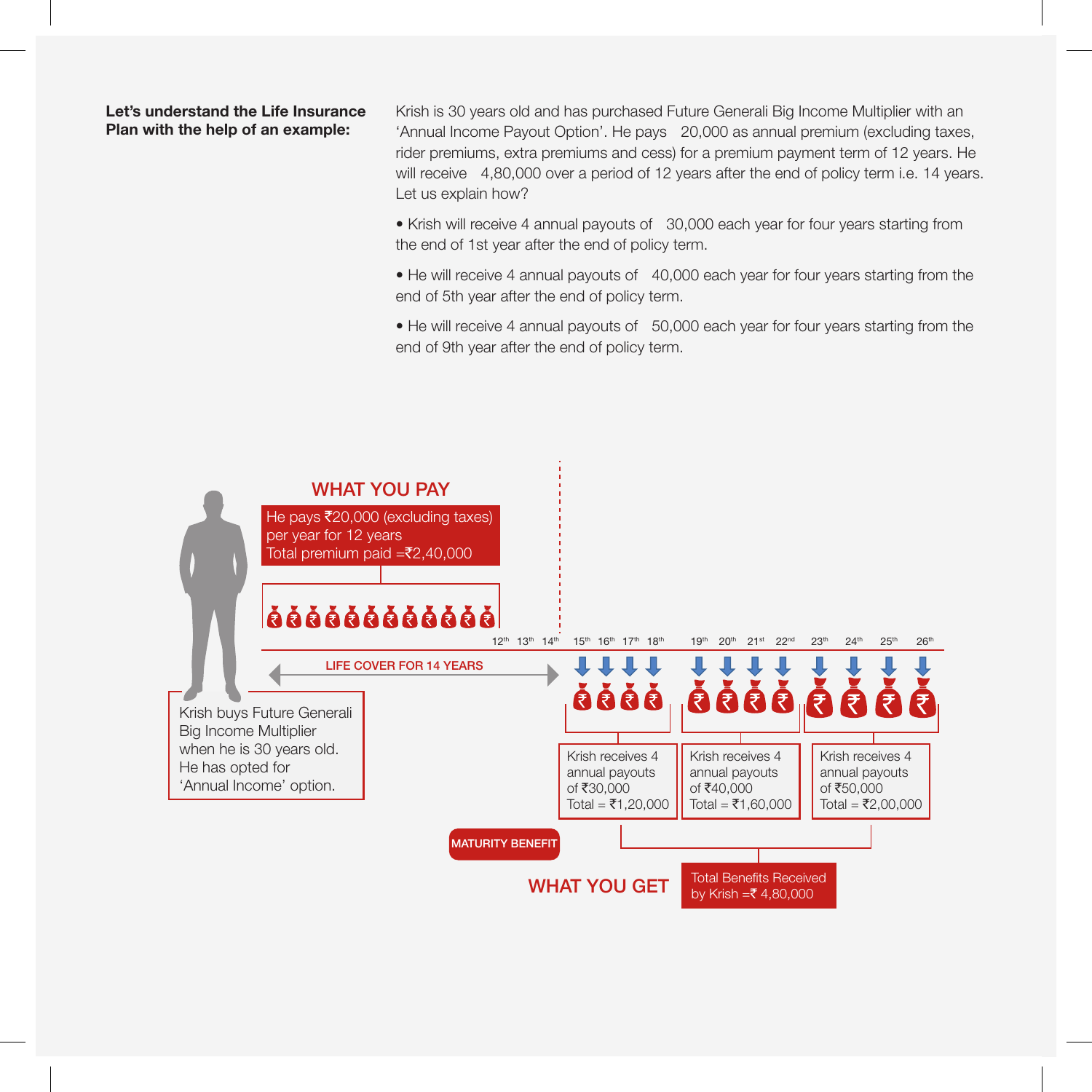

2. Death Benefit **In case of your unfortunate demise during the Policy Term, a lump sum amount will be** payable to your nominee as Death Sum Assured. In order to ensure that your family is always adequately protected, the Death Sum Assured shall be highest of the following:

- i. 15 times Annualised Premium, or
- ii. 125% of total premiums paid as on date of death , or
- iii. Maturity Sum Assured
- iv. Absolute amount payable on death which is provided in table below:

| <b>Age at Entry</b> | Absolute amount payable on death<br>as a percentage of Maturity Sum<br><b>Assured</b> | <b>Age at Entry</b> | Absolute amount payable on death<br>as a percentage of Maturity Sum<br><b>Assured</b> |
|---------------------|---------------------------------------------------------------------------------------|---------------------|---------------------------------------------------------------------------------------|
| $4-10$ yrs          | 280%                                                                                  | $31 - 35$ yrs       | 130%                                                                                  |
| $11-17$ yrs         | 220%                                                                                  | 36-40 yrs           | 110%                                                                                  |
| 18-25 yrs           | 180%                                                                                  |                     |                                                                                       |
| 26-30 yrs           | 160%                                                                                  | 100%<br>41-50 yrs   |                                                                                       |

Note:

- (1) The death benefit mentioned above will be payable if your policy is active (in-force).
- (2) The Annual premium and Monthly Premium mentioned in the table above is excluding taxes, rider premiums, extra premium and cess, if any.
- (3) In the event of death during the payout period, regular payouts as per the Maturity Benefit will be paid to the nominee. The nominee has the option to take a Lump Sum Death Benefit which will be equivalent to the value of outstanding payouts, discounted at a compound interest rate of 6.25% per annum.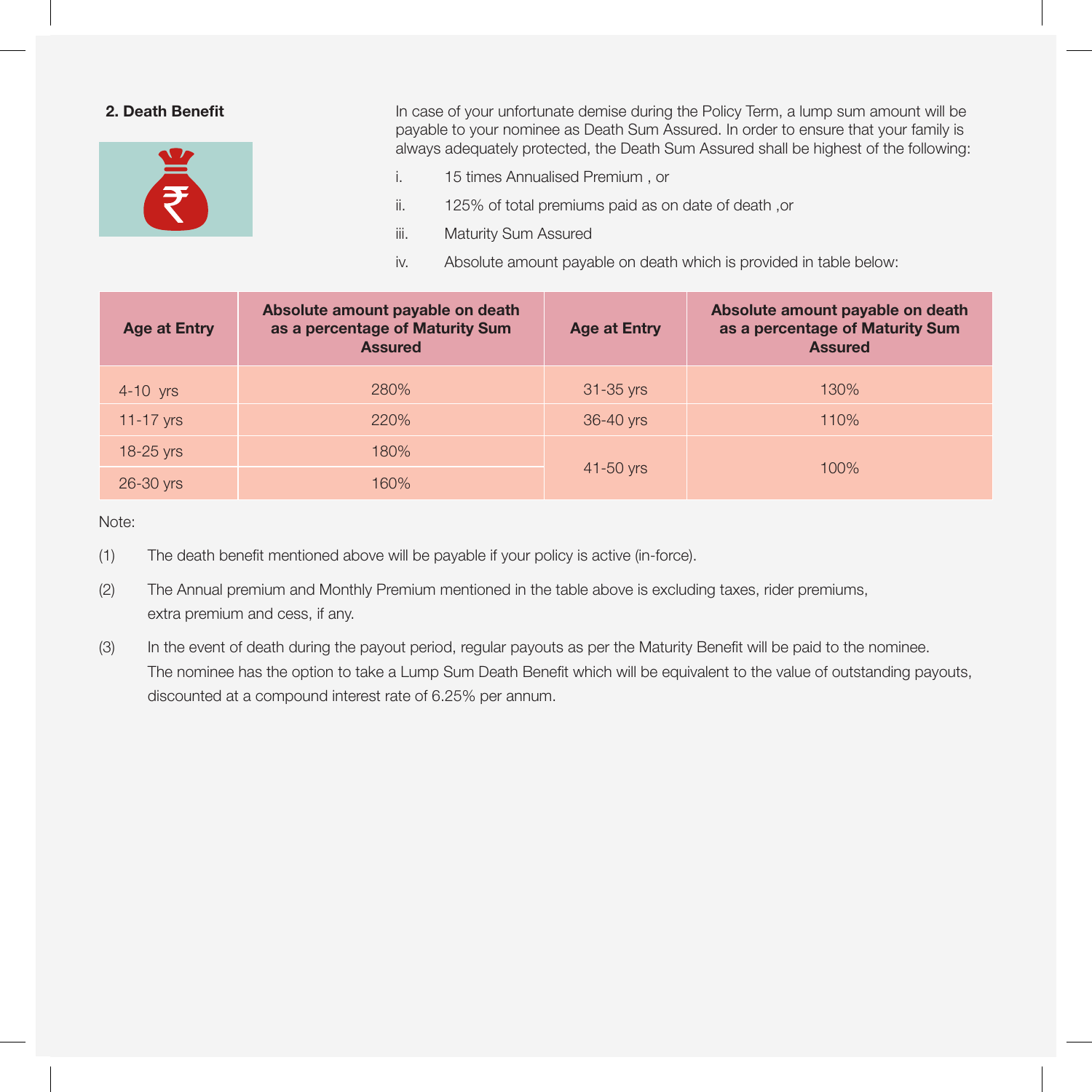### For example:

Krish is 30 years old and has purchased Future Generali Big Income Multiplier with an 'Annual Income Payout Option' with an Annual Premium of 20,000 (excluding taxes, rider premiums, extra premium and cess). He pays the premium for 4 years and unfortunately passes away during the 4th policy year. In this case, Krish's nominee will receive the following Death Benefit:



Little privileges just for you Grace Period: You get a grace period of 30 days if you have opted for annual premium payment or 15 days if you have opted for monthly premium payment from the premium due date to pay your missed premium.

> During these days, you will continue to be covered and be entitled to receive all the benefits subject to deduction of due premium

**Free Look Period:** In case you disagree with any of the terms and conditions of the policy, you can return the policy to the company within 15 days of its receipt for cancellation (30 days, if the policy is sold through the Distance Marketing Mode), stating your objections. Future Generali will refund the policy premium after the deduction of proportionate risk premium for the period of cover, stamp duty charges, cost of medical examination, if any.

**Note:** Distance Marketing means insurance solicitation by way of telephone calling/ short messaging service (SMS)/other electronic modes like e-mail, internet & interactive television (DTH)/direct mail/ newspaper & magazine inserts or any other means of communication other than in person.

**Tax Benefits:** Premium(s) paid are eligible for tax benefit as may be available under the provisions of Section(s) 80C, 80 CCC (1), 80D, 10.10D as applicable. For further details, consult your tax advisor. Tax benefits are subject to change from time to time.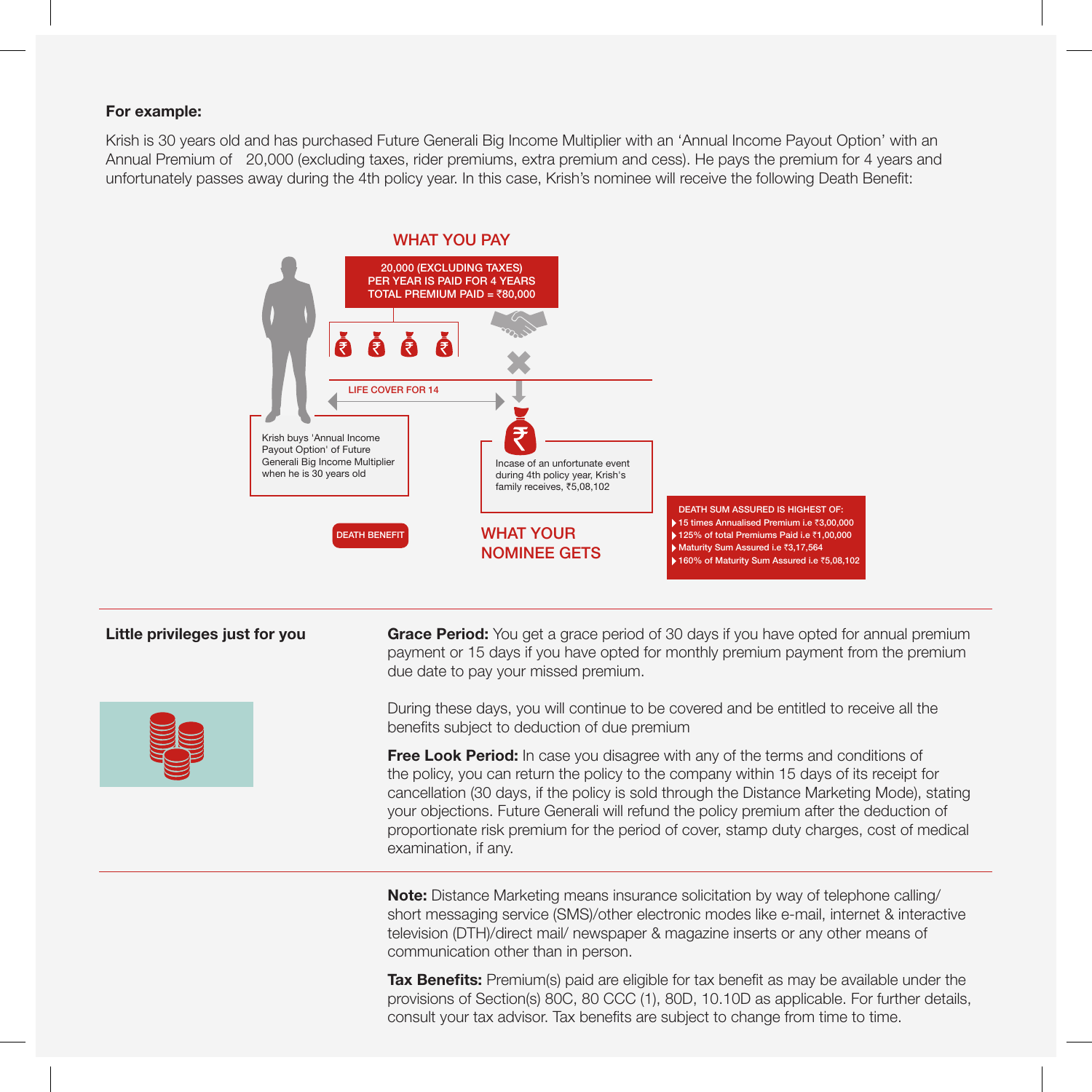### Terms and Conditions

Non-payment of premiums during



- **the first 3 years If any due premiums for the first three (3) policy years have not been paid within the the first 3 years** grace period, the policy shall lapse. All risk cover ceases while the policy is in lapse status.
	- The policyholder has the option to revive the policy within 2 years from the due date of the first unpaid premium. The policyholder will be required to pay arrears of premium along with interest.
	- If the life insurance plan is not revived during the revival period, no benefit shall be payable at the end of revival period and the policy will terminate thereafter.

## Non-payment of premiums post the



- **Non-payment of premiums post the •** If due premiums for the first three (3) or more policy years have been paid and any **first 3 years** subsequent premium is not paid within the grace period, the policy will be converted into a Paid-Up policy. Death Benefit and Maturity Benefit will be reduced in proportion to the number of premiums paid to the number of premiums payable under the policy.
	- On death before the end of the policy term, while the policy is in paid-up condition, the reduced death benefit is equal to

(Number of Premiums Paid / Total number of premiums payable)\* Death Sum Assured

 The reduced death benefit shall be payable in the same manner as for an in-force policy. i.e. Death Paid-Up Sum Assured shall be payable in lump sum and the policy shall terminate.

• On survival of life assured till maturity, while the policy is in a paid-up condition, the reduced maturity benefit is equal to (Number of Premiums Paid / Total number of premiums payable)\* Maturity Sum Assured

The reduced maturity benefit shall be payable in the same manner as for an in-force policy

- You can revive your Paid-Up policy within a period of two years from the due date of the first unpaid premium. A paid-up policy cannot be revived once the policy term is over.
- You can surrender your Paid-Up policy anytime during the Policy Term.

**Surrender Value**<br>The life insurance plan will acquire a surrender value after all the due premiums have been paid for the first 3 full policy years. The policy cannot be surrendered once the policy term is over. The surrender value payable is higher of the Guaranteed Surrender Value and the Special Surrender Value.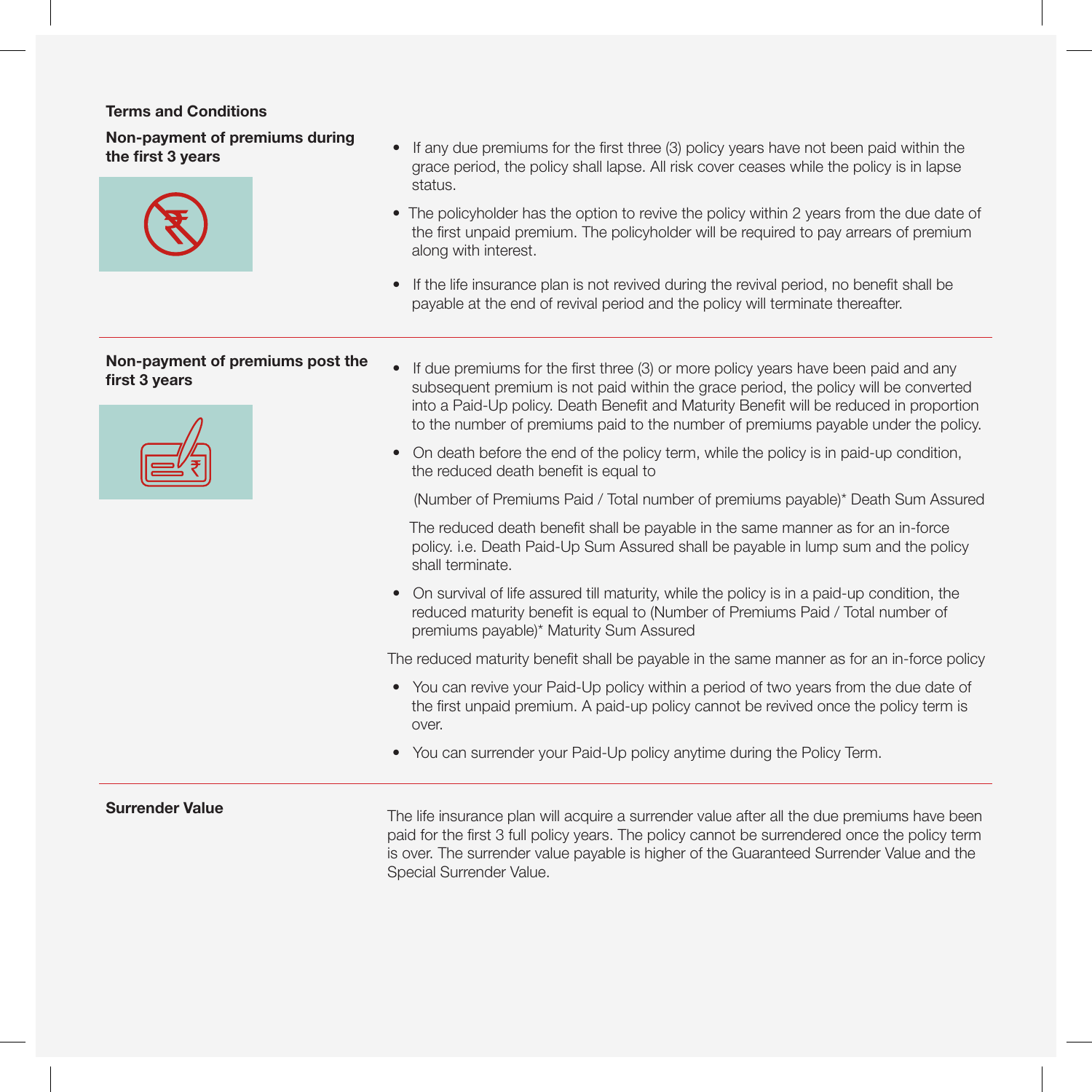Guaranteed Surrender Value is as per the below table:

| <b>Guaranteed Surrender Value</b>                                                                                        |                                   |  |  |  |
|--------------------------------------------------------------------------------------------------------------------------|-----------------------------------|--|--|--|
| <b>Policy Year of Surrender</b>                                                                                          | <b>Guaranteed Surrender Value</b> |  |  |  |
| 3                                                                                                                        | 30% of premiums paid              |  |  |  |
| $\overline{4}$                                                                                                           | 50% of premiums paid              |  |  |  |
| 5                                                                                                                        | 50% of premiums paid              |  |  |  |
| 6                                                                                                                        | 55% of premiums paid              |  |  |  |
| $\overline{7}$                                                                                                           | 55% of premiums paid              |  |  |  |
| 8                                                                                                                        | 60% of premiums paid              |  |  |  |
| $\overline{9}$                                                                                                           | 65% of premiums paid              |  |  |  |
| 10                                                                                                                       | 70% of premiums paid              |  |  |  |
| 11                                                                                                                       | 75% of premiums paid              |  |  |  |
| 12                                                                                                                       | 80% of premiums paid              |  |  |  |
| 13                                                                                                                       | 85% of premiums paid              |  |  |  |
| 14                                                                                                                       | 90% of premiums paid              |  |  |  |
| Promiume used for calculating quaranteed surrender value will be excluding taxes, rider promiums, extra promium and coss |                                   |  |  |  |

Premiums used for calculating guaranteed surrender value will be excluding taxes, rider premiums, extra premium and cess.

| <b>Special Surrender Value</b><br>$\bullet\bullet\bullet$ | Special Surrender Value = Special Surrender Value Factor x (Number of Instalment Premiums<br>Paid / Total number of Instalment Premiums payable) * (Sum of total benefits payable during<br>pay out period)<br>Special Surrender Value (SSV) factors will be based on the company's expectation of future<br>financial and demographic conditions and may be reviewed by the company from time to time<br>with prior approval from IRDAI. |  |  |
|-----------------------------------------------------------|-------------------------------------------------------------------------------------------------------------------------------------------------------------------------------------------------------------------------------------------------------------------------------------------------------------------------------------------------------------------------------------------------------------------------------------------|--|--|
| $\cdots$                                                  |                                                                                                                                                                                                                                                                                                                                                                                                                                           |  |  |
|                                                           | A policy terminates on surrender and no further benefits are payable under the policy.                                                                                                                                                                                                                                                                                                                                                    |  |  |
| Loan                                                      | You may avail of a loan once the policy has acquired a Surrender Value. The maximum<br>amount of loan that can be availed is up to 85% of the Surrender Value. For more details,<br>please refer to policy document.                                                                                                                                                                                                                      |  |  |
|                                                           | The current interest rate for the financial year 2016-17 applicable on loans is 10% per<br>annum compounded half yearly. Please contact our branch office or call us to know the<br>current applicable interest rate.                                                                                                                                                                                                                     |  |  |
| <b>Nomination and Assignment</b>                          | Nomination, in accordance with Section 39 of the Insurance Act, 1938, as amended from<br>time to time is permitted under this policy.                                                                                                                                                                                                                                                                                                     |  |  |
|                                                           | Assignment, in accordance with Section 38 of the Insurance Act, 1938, as amended from<br>time to time is permitted under this policy.                                                                                                                                                                                                                                                                                                     |  |  |
|                                                           | Policy purchased under MWP(Married Women's Property) Act cannot be assigned.                                                                                                                                                                                                                                                                                                                                                              |  |  |
| <b>Riders</b>                                             | You have the option to enhance your cover by opting for the following rider-                                                                                                                                                                                                                                                                                                                                                              |  |  |
|                                                           | Future Generali Accidental Benefit Rider (UIN: 133B027V01)                                                                                                                                                                                                                                                                                                                                                                                |  |  |
|                                                           | Please refer to the respective rider brochure for more details.                                                                                                                                                                                                                                                                                                                                                                           |  |  |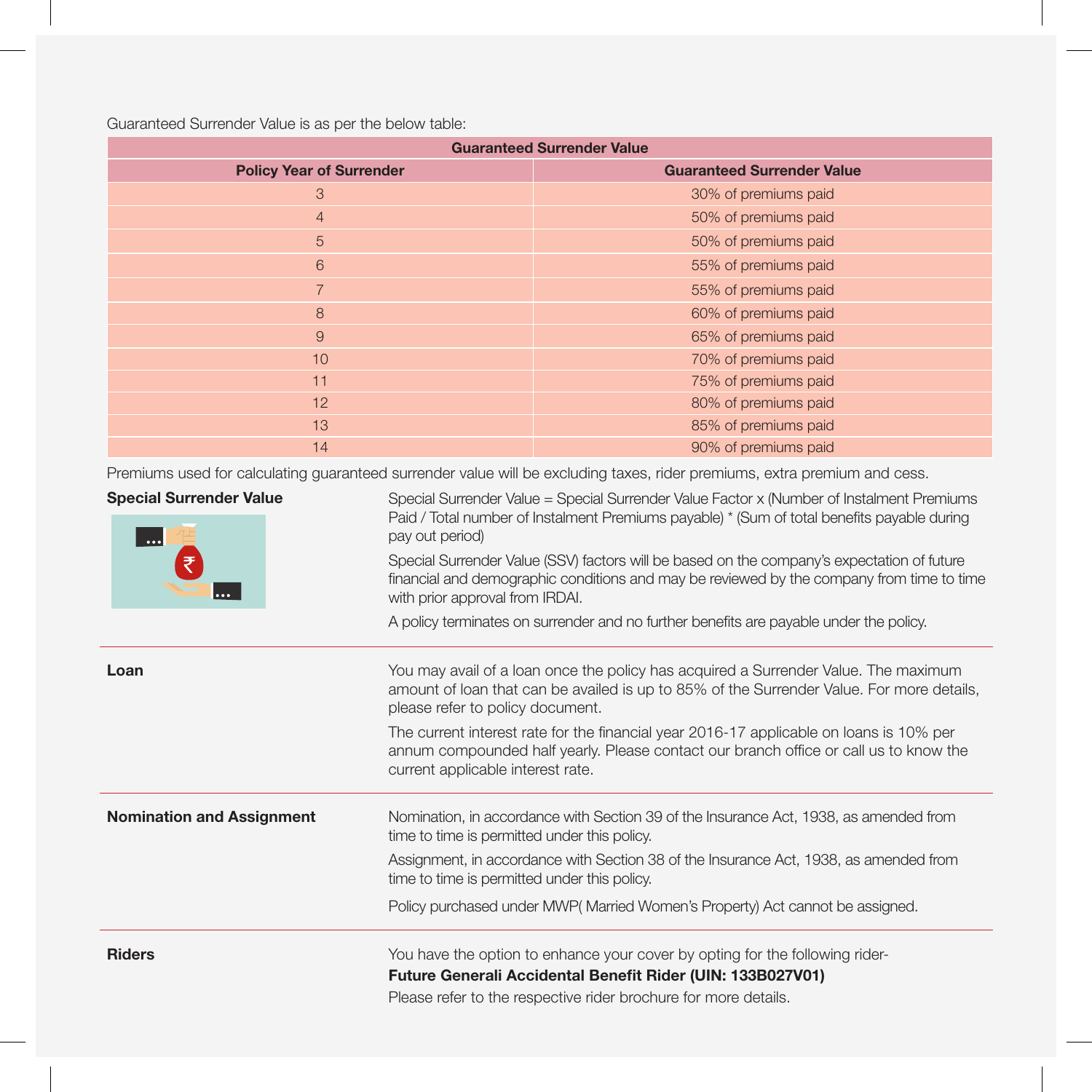



**Exclusions** Suicide: If the life assured commits suicide within one year from the date of inception of the policy, 80% of the Premium paid will be payable to the nominee or beneficiary/legal heirs, provided the policy is in-force.

> If the life assured commits suicide within one year from the revival date, higher of 80% of the premiums paid or the surrender value ,if any, will be payable to the nominee or beneficiary/legal heirs.

### Prohibition on rebates: Section 41 of the Insurance Act 1938 as amended from time to time states

1. No person shall allow or offer to allow, either directly or indirectly, as an inducement to any person to take or renew or continue an insurance in respect of any kind of risk relating to lives or property in India, any rebate of the whole or part of the commission payable or any rebate of the premium shown on the policy, nor shall any person taking out or renewing or continuing a policy accept any rebate, except such rebate as may be allowed in accordance with the published prospectuses or tables of the insurer:

 Provided that acceptance by an insurance agent of commission in connection with a policy of life insurance taken out by himself on his own life shall not be deemed to be acceptance of a rebate of premium within the meaning of this sub section if at the time of such acceptance the insurance agent satisfies the prescribed conditions establishing that he is a bona fide insurance agent employed by the insurer.

2. Any person making default in complying with the provisions of this section shall be liable for a penalty which may extend to ten lakh rupees.

### Section 45 of the Insurance Act 1938 as amended from time to time states

- 1. No Policy of Life Insurance shall be called in question on any ground whatsoever after the expiry of 3 years from the date of the policy i.e. from the date of issuance of the policy or the date of commencement of risk or the date of revival of the policy or the date of the rider to the policy, whichever is later.
- 2. A policy of Life Insurance may be called in question at any time within 3 years from the date of issuance of the policy or the date of commencement of risk or the date of revival of the policy or the date of the rider to the policy, whichever is later, on the ground of fraud.

 For further information, Section 45 of the Insurance laws (Amendment) Act, 2015 may be referred.

Why choose Future Generali? Future Generali is a joint venture between India's leading retailer Future Group, Italy based insurance major Generali and Industrial Investment Trust Ltd (IITL). The company was incorporated in 2006 and brings together the unique qualities of the founding companies local experience and knowledge with global insurance expertise.

> Future Generali offers an extensive range of life insurance products, and a network that ensures we are close to you wherever you go.